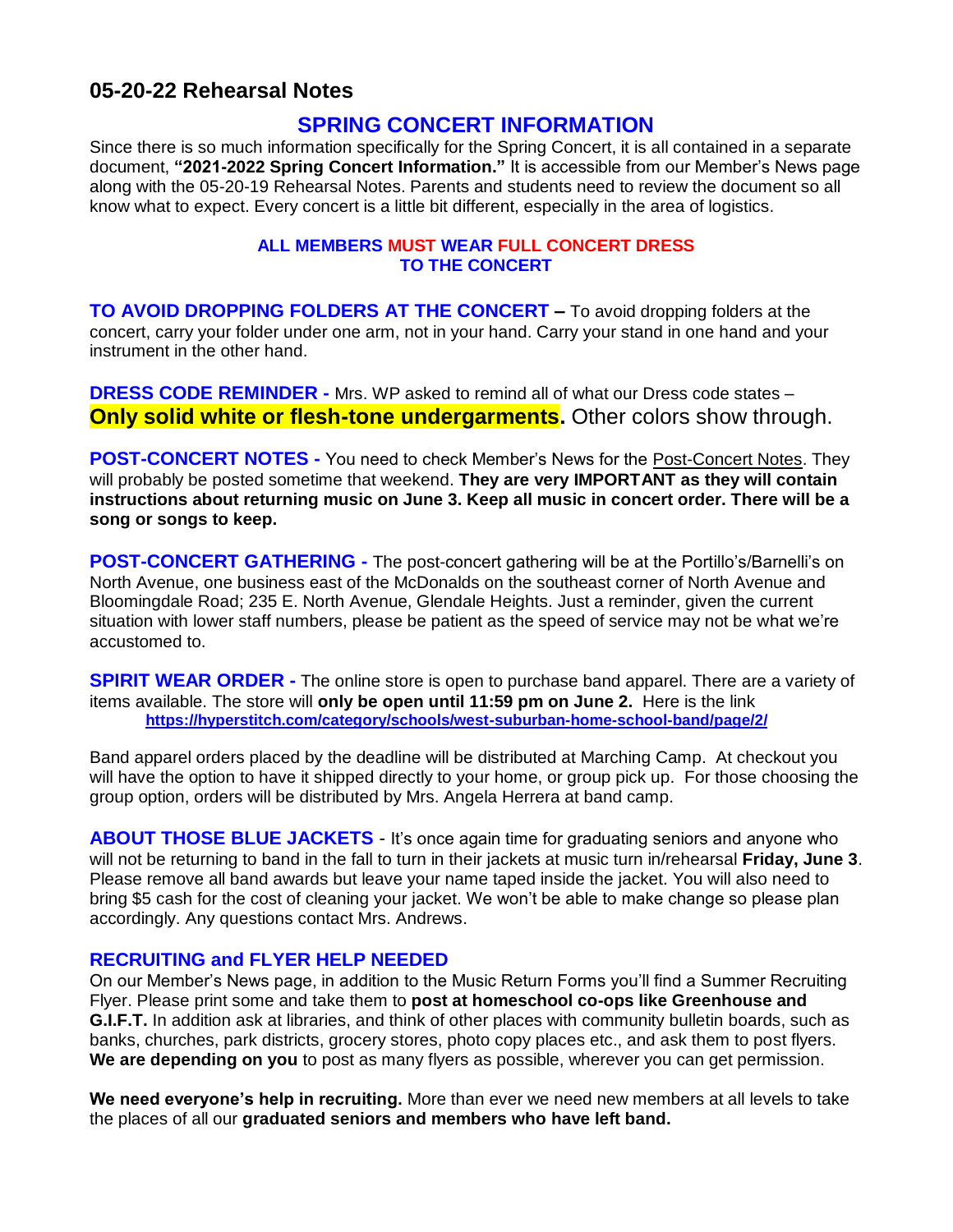Along with posting flyers please share this information with home school parents of potential band members. There are three Instrument Fitting Dates on 6/21, 7/12, 8/23 and 9/13. Appointments must be made with Mrs. Borow.

# **\*\*\*\*\*\*BOOSTER JOBS STILL NEEDING VOLUNTEERS\*\*\*\*\*\***

05-27-22 – SPRING CONCERT

#### **For that morning**

Mrs. Borow needs some people on May 27 between approximately 9 and 11:30am to help unload and set-up percussion equipment at College Church in Wheaton. Please email her if you are available. **For that evening**

# 5 slots for Ushers

- 2 slots for Clean-up
- 1 slot for Percussion trailer loading supervisor
- 06-03-22 END OF SEASON TRAILER LOADING AT BOROWS 4 slots for this job
- 06-03-22 FINAL COLLECTION/MARCHING KICK-OFF
	- 1 slot for Cummerbund/Tie Collector
		- 1 slot for Instrument Collection Helper
		- 1 slot for Marching hat distributor
		- **17 slots** for Music collector/sorter

**LOST AND FOUND LAST CALL -** Please check the Lost and Found bin. All remaining items will be tossed or given away.

**AUDITION AID VIDEO LINK –** Here is the link to the helpful YouTube created by past and present WSHSB members – LINK → **[How to Audition for the WSHSB](https://www.youtube.com/watch/3GLwboUAldw)**

#### **NEW MUSIC DISTRIBUTED ON 5/13 – email director if missing titles FOR PARADE:**

God Bless America - *Everyone marching needs to keep this song.* And Dance Spirit of America On Wisconsin Cadences - *Percussion only* **FOR FOOTBALL GAMES (***only open to marching camp participants***):** National Anthem – *Only needed for football games.*

**Stand cheers** - Rah Rah

Quick Stand Pak

### *Songs below to be played during game/halftime - probably in the stands*

Hey Song Think Rawhide Swanee Tijuana Taxi Sweet Caroline Land of a 1000 Dances *Symphonic already has this last song and should keep it if participating in football games. If time, it will be passed out to rest of musicians.*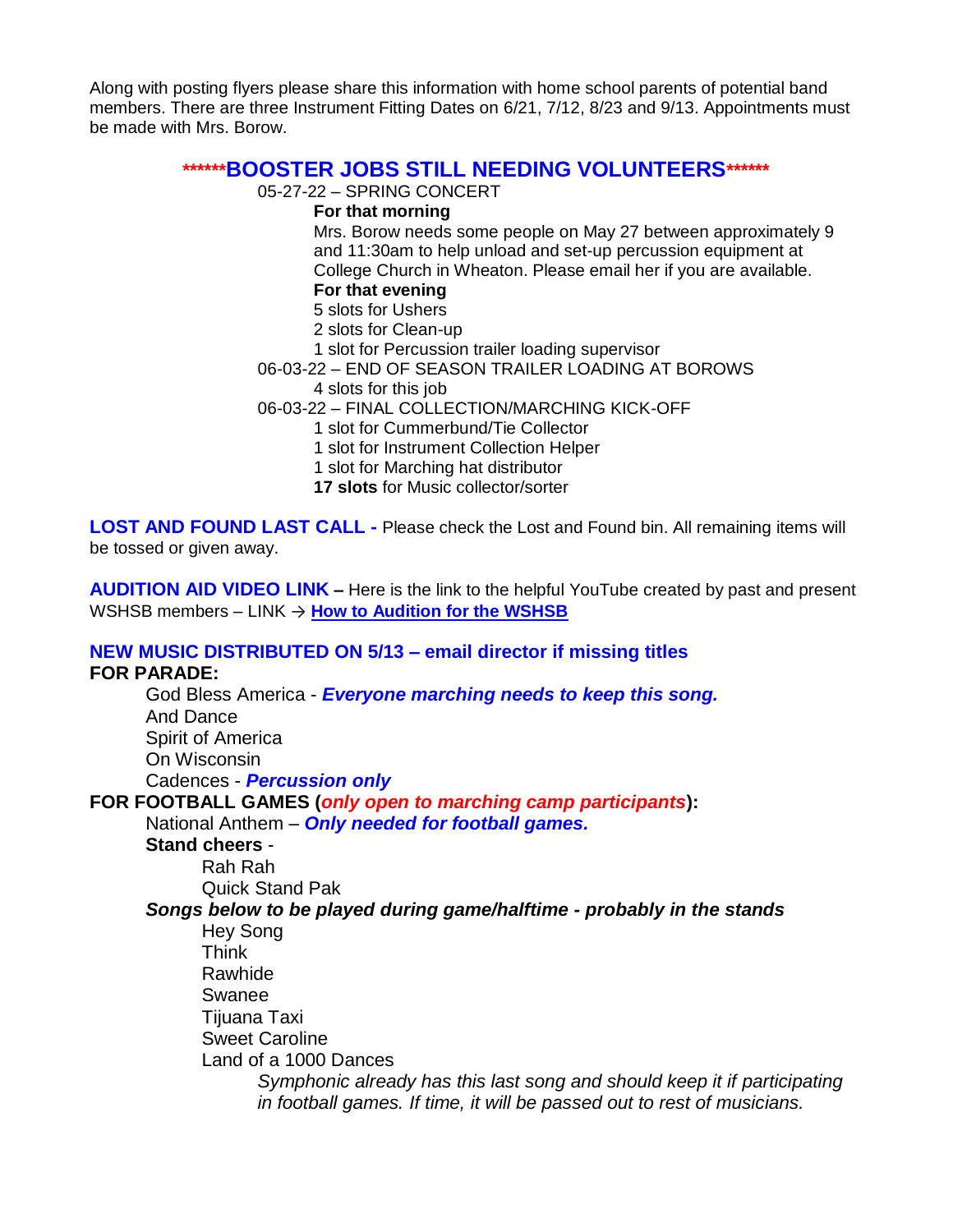### **IMPORTANT DATES AND DEADLINES**

**May 20** – **We will need help with chair set up and trailer unloading. Helpers would be appreciated. Percussionists - arrive no later than 4:15 to help; 4 would be even better.** 

# **5:00 – 6:00 - Percussion/drumline practice for Summer Marching**

**6-9:30pm CADET, JR, SR, SYM - DRESS REHEARSAL at Village Church**  *All bands must arrive early to help and be ready to play at 6pm.*

 *Note: Attendance at dress rehearsal is required for inclusion in concert.*

**May 27** – **Help needed between approximately 9 and 11:30am to help unload and set-up percussion equipment at College Church in Wheaton. Please email the director if you are available.**

**6pm - SPRING CONCERT College Church in Wheaton**

 *While concert starts at 6, band members must all be there at 4:30, including participating Cadets. All must be out by 9:30.*

**June 3** – End of Year Gathering **CADETS MUST ATTEND WITH JR, SR, SYM**

**Percussionists should arrive at 4:15 to set-up**

**5:00 – 6:00 or 7:00pm Percussion/drumline practice for Summer Marching**

# **6:00 – 7:30pm**

- Return of all band music as specified in the notes
- **Return of ALL WSHSB rental/loaner instruments (whether keeping or returning) for the ANNUAL INSTRUMENT INVENTORY/CHECK**
- Return of all other band property
- Marching music and hat distribution
- Music filing/organizing by parent volunteers

#### **7:30 – 9:00pm**

Launch of Marching Band Camp

• Preliminary marching camp kick-off and music practice - **bring your instrument, lyre and flip-folder loaded with your marching music**. All marching musicians must attend this preliminary marching practice.

#### **June 8,9,10** –**Mandatory Pre-camps – i.e. special camp sessions**

#### at Corpus Christi Church, Carol Stream; **1-4 pm each day**

- **08 Wednesday –** Any student/adult (adults if schedule allows) totally new to
	- marching or others as listed on our Summer Marching webpage, including any new (non-musician) students for guard unit.
- **09 Thursday –** PERCUSSION All current and new marching percussionists
- **10 Friday –** Rank Leader Camp for those who've been rank leaders before and volunteer

to offer their services in the training of new marchers, also Senior or Symphonic band members interested in being a rank leader

Attendance on this day **WILL NOT GUARANTEE** your role as a rank leader in marching camp or at parades.

The director will decide and assign rank leaders based on multiple criteria including: actual marching ability, leadership skills, marching camp attendance as well as prior AND current parade commitments.

#### **June 13 – 17 Monday through Friday - 9am to 12pm –– MANDATORY FULL MARCHING CAMP**  at Kane County Fairgrounds, 525 S Randall Rd, St. Charles, IL

**~~~~~~~~~~~~~~~~~~~~~~~~~~~~~~~~**

# **MUSIC NOTES**

**Cadets**

#### **Cadet families, be sure to continue to read the Rehearsal Notes.**

## **For all participating Cadets, playing** in the finale, **Stars and Stripes Forever**, at the

**Junior/Senior/Symphonic Spring Concert.** - Cadets must arrive May 27 at College Church of Wheaton at 4:30pm. Concert dress is required. See much more detailed information is in the 2021-2022 Spring REHEARSAL – CONCERT INFORMATION, found on our Member's News page.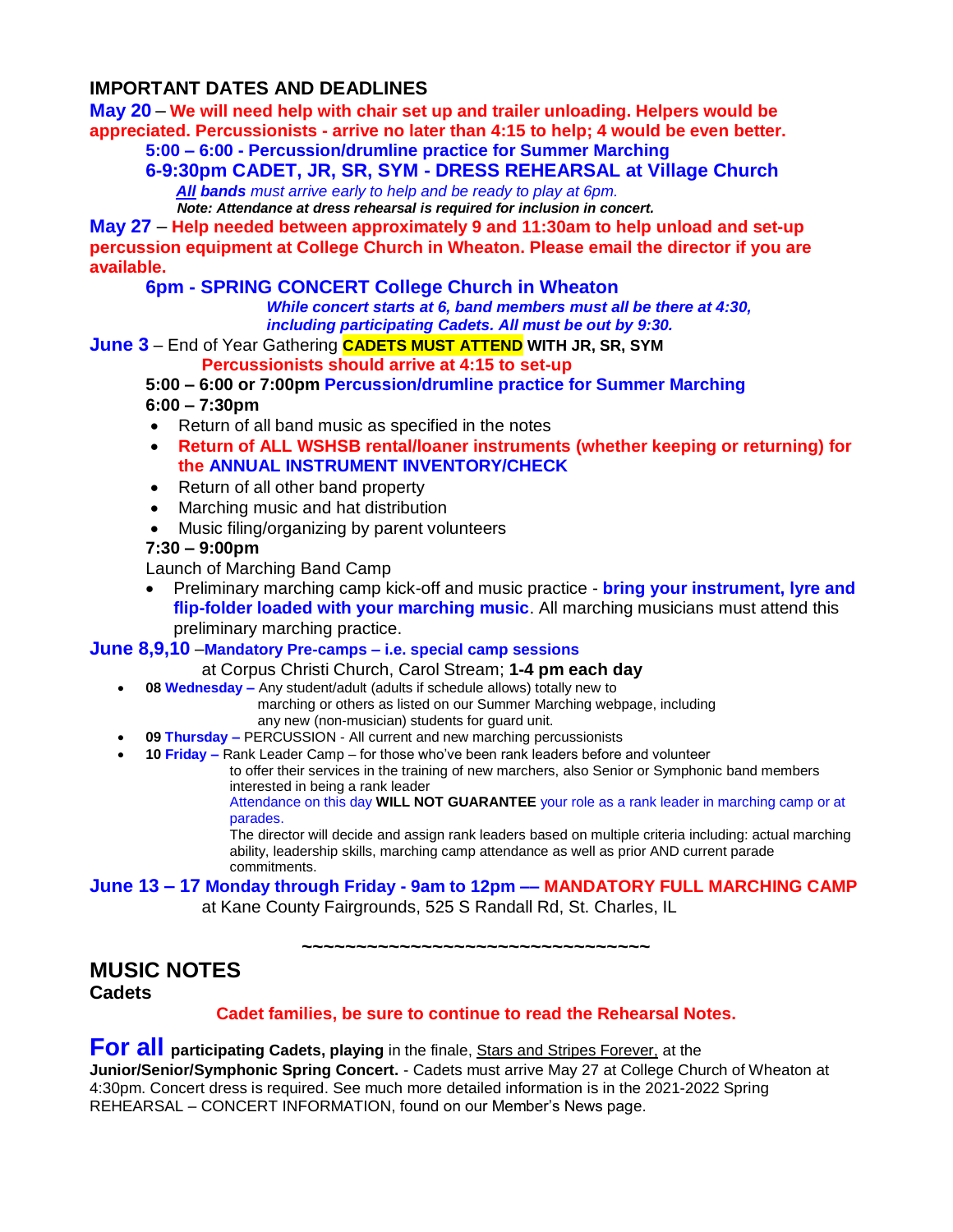A lyre and flip-folder (instrument specific) will be needed for Cadet wind musicians. Purchase at a store that sells musical instruments. Be sure to label both items. Use this link → [Music and Instrument Stores](http://www.wshsb.org/Library/docs-forms/General%20Info/Music%20and%20Instrument%20Stores.pdf) for possible suggestions.

### **KEEP PRACTICING** *May 27 CONCERT FINALE* - Stars and Stripes Forever **PRACTICE WITH LINK IN 03/04/22 EMAIL**

# *VERY IMPORTANT- Cadets must come June 3*

June 3 is the final Concert Season Meeting after the Spring Concert AND official start of SUMMER MARCHING TRIMESTER. **ALL CADETS MUST ATTEND.** Band members arrive at **6:00pm** to do returns, etc. All marching percussionists must arrive earlier at **5:00pm** for Summer Marching drumline practice.

- Return completed Cadet Music Return Form along with sheet music for Dancin' on the Bayou and Sanctus if it was not already returned. The fine for any full size missing music is \$4.00. You are expected to pay your fines when you return your music. Come prepared to do so.
- MANDATORY Return/check-in (Cadets included) of all WSHSB rental/loaner instruments **(whether keeping or returning)** for the **ANNUAL INSTRUMENT INVENTORY/CHECK.**
- Return of any/all other band property
- Music filing/organizing by parent volunteers
- **6:00pm Cadets** coming to marching camp **MUST ATTEND** on 6/3 for preliminary marching camp practice. **Bring your instrument, lyre and flip-folder**

Those not marching may leave after they have completed their return(s).

**NOTE TO CADET PARENTS:** The sooner you start this, the better. Review the Junior audition requirements with your student. It would be most productive to have them start practicing now. At the top of our Audition webpage see the document "Suggested Strategy for Auditioning." Also watch the Audition Aid Video Link above. **Reminder:** Correctly performing rhythms is a large factor in audition results and overall progression as a musician. It is essential for those interested in placing higher within any band or moving up a band.

**~~~~~~~~~~~~~~~~~~~~~~~~~~~~~~~~~**

# **Notes to Junior, Senior, and Symphonic bands –**

## **FOR THE CONCERT, DO NOT PUT NAME TAGS ON STANDS**

**Keep your music in concert order for music collection on 6/3.**

**~~~~~~~~~~~~~~~~~~~~~~~~~~~~~~~~~**

**\*\*\*\*\*\*\*ALL SHOULD PRACTICE DAILY WITH LINKS SENT IN 03/04/22 EMAIL\*\*\*\*\*\***

#### CONCERT SONG ORDER **Junior, Senior and Symphonic Bands** Star Spangled Banner

#### **Junior**

Victory Overture Activity March Satin Doll **Sanctus** On the Road Again Song of the Telegraph

#### **Senior**

Overture for Winds Air for Band Convoy!